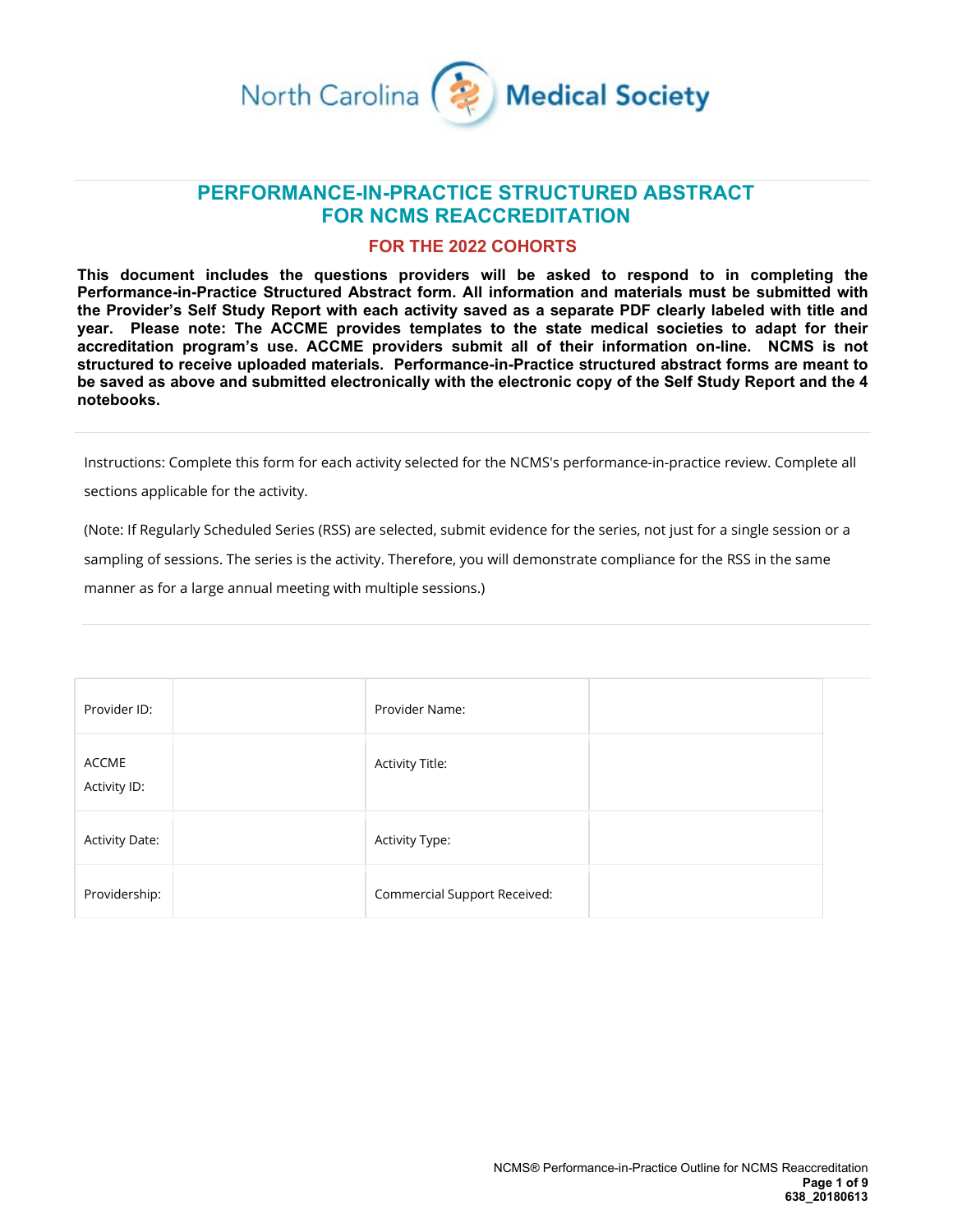# CRITERION 2

The provider incorporates into CME activities the educational needs (knowledge, competence, or performance) that underlie the professional practice gaps of their own learners.

• **State the professional practice gap(s) of your learners on which the activity was based.**

• **State the educational need(s) that you determined to be the cause of the professional practice gap(s).**

**Check all that apply:**

 **Knowledge need** *and/or* **Please explain**

 **Competence need and/or Please explain** 

 **Performance need Please explain:**

#### CRITERION 3

The provider generates activities/educational interventions that are designed to change competence, performance, or patient outcomes as described in its mission statement.

• **Explain how this activity was designed to change in terms of competence, performance or patient outcomes.**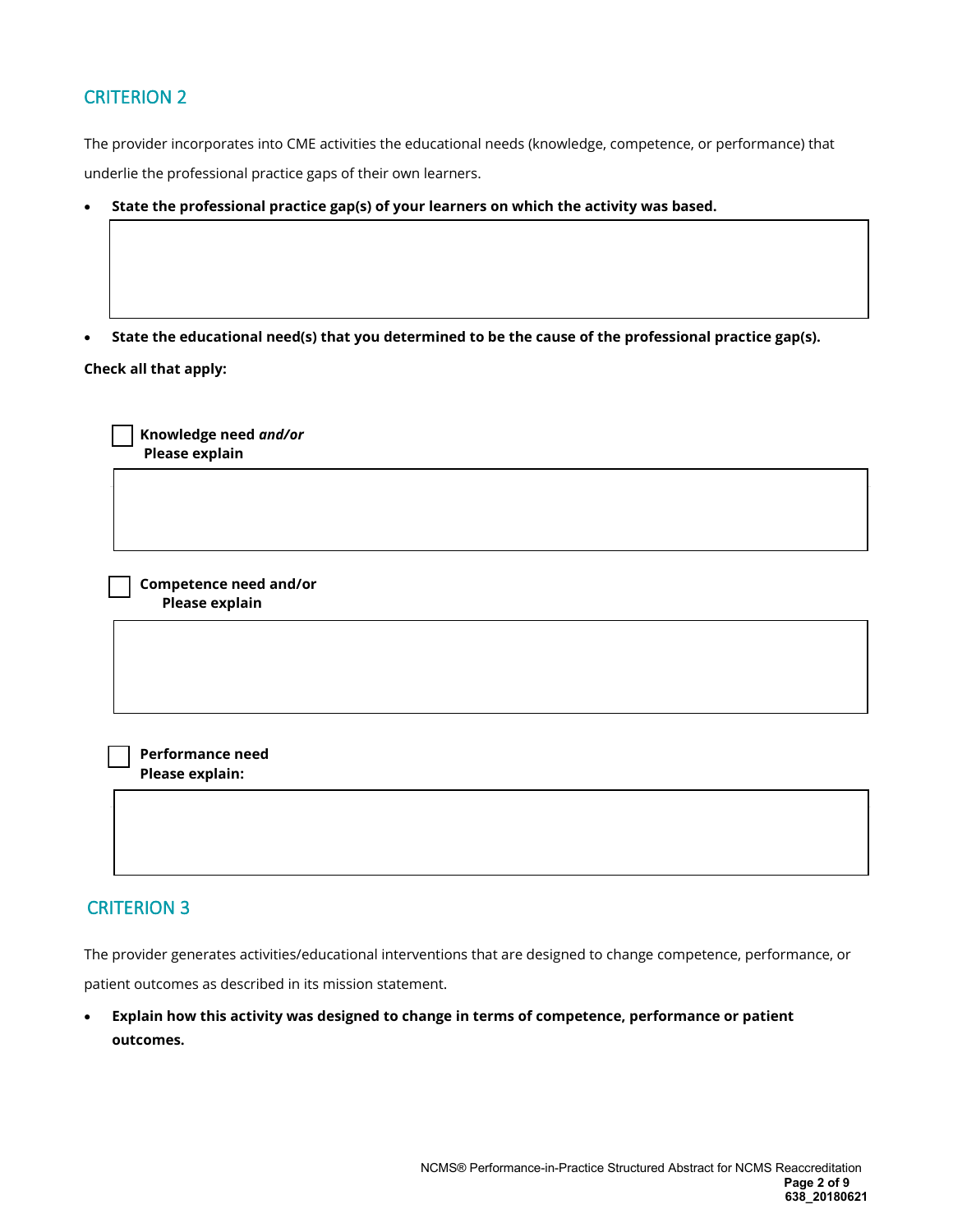## CRITERION 5

The provider chooses educational formats for activities/interventions that are appropriate for the setting, objectives, and desired results of the activity.

• **Explain why this educational format is appropriate for this activity.**

## CRITERION 6

The provider develops activities/educational interventions in the context of desirable physician attributes [e.g., Institute of Medicine (IOM) competencies, Accreditation Council for Graduate Medical Education (ACGME) Competencies].

- **Indicate the desirable physician attribute(s) this activity addresses. The list below includes the ACGME/ABMS Competencies, Institute of Medicine Competencies, Interprofessional Education Collaborative Competencies, or you may enter other competency(ies) that are recognized by your organization).**
	- $\Box$  Patient Care and Procedural Skills
	- Medical Knowledge
	- $\Box$  Quality Improvement
	- Practice-Based Learning and Improvement
	- $\Box$  Interpersonal and Communication Skills
	- $\Box$  Professionalism
	- Systems-Based Practice
	- Provide Patient-Centered Care
	- $\Box$  Work in Interdisciplinary Teams
	- Employ Evidence-Based Practice
	- $\Box$  Utilize Informatics
	- □ Values/Ethics for Interprofessional Practice
	- Roles/Responsibilities
	- $\Box$  Interprofessional Communication
	- $\Box$  Teams and Teamwork
	- $\Box$  Other Competency(ies)

#### **If Other Competency(ies) is selected, Please Explain**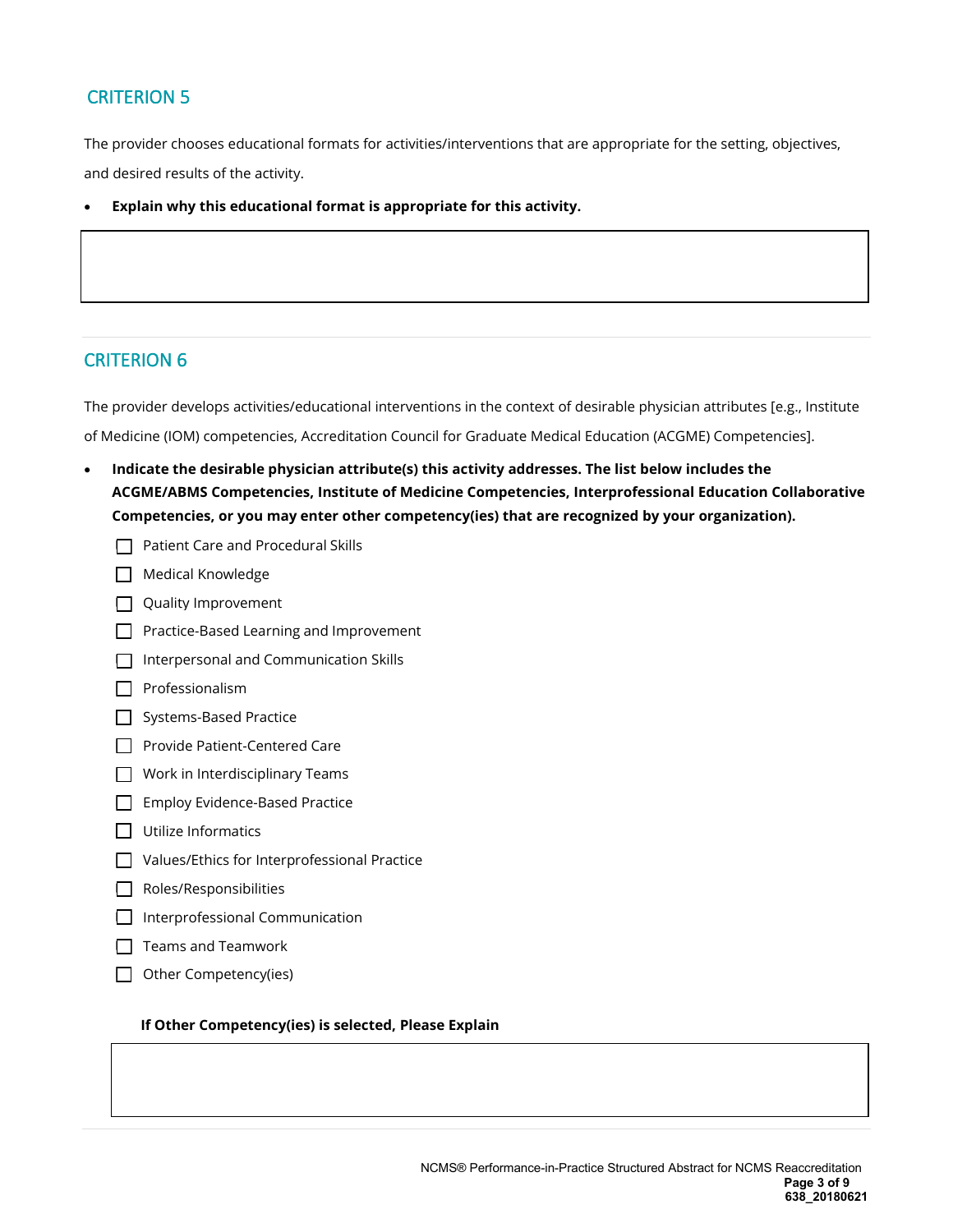# CRITERION 7 SCS 1

The provider develops activities/educational interventions independent of commercial interests. (SCS 1).

SCS 1 Independence

SCS 1.1: A CME provider must ensure that the following decisions were made free of the control of a commercial interest (see the definition of a "commercial interest" on the ACCME website at thi[s link\).](about:blank) (a) Identification of CME needs; (b) Determination of educational objectives; (c) Selection and presentation of content; (d) Selection of all persons and organizations that will be in a position to control the content of the CME; (e) Selection of educational methods; (f) Evaluation of the activity.

SCS 1.2: A commercial interest cannot take the role of non-accredited partner in a joint provider relationship.

• **Did employees or owners of [-defined commercial interest\(s\)](about:blank) control CME content for this activity (e.g., participate as planners, reviewers, faculty, authors, and/or others who control educational content) (C7 SCS 1.1)?** □ Yes □ No

**If Yes, Please describe how their participation met one of the three specific circumstances permitted by the NCMS and how you ensured the independence of the CME Activity.** 

• **Did an ACCME-defined commercial interest take the role of non-accredited partner in a joint provider relationship in the activity? □ Yes □ No** 

**If yes, Describe the circumstances in which the commercial interest took the role of a non-accredited partner in the activity.**

## CRITERION 7 SCS 2

SCS 2 Resolution of Personal Conflicts of Interest

SCS 2.1: The provider must be able to show that everyone who is in a position to control the content of an education activity has disclosed all relevant financial relationships with any commercial interest to the provider. The NCMS defines "'relevant' financial relationships" as financial relationships in any amount occurring within the past 12 months that create a conflict of interest.

SCS 2.2: An individual who refuses to disclose relevant financial relationships will be disqualified from being a planning committee member, a teacher, or an author of CME, and cannot have control of, or responsibility for, the development, management, presentation or evaluation of the CME activity.

SCS 2.3: The provider must have implemented a mechanism to identify and resolve all conflicts of interest prior to the education activity being delivered to learners.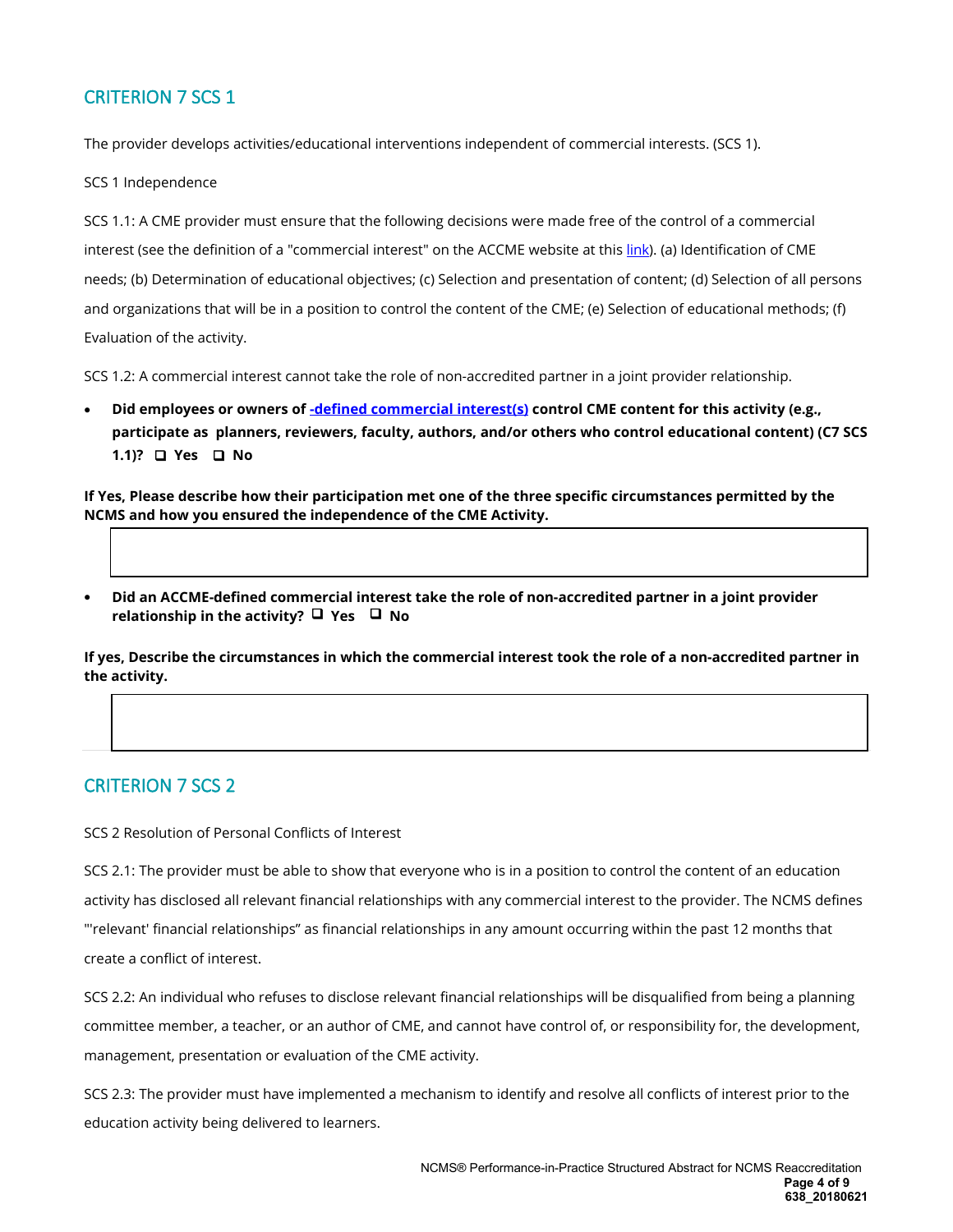Include a single *completed* copy of the form(s), tool(s), or mechanism(s) used to identify relevant financial relationships of all individuals in control of content (C7 SCS 2.1). If you use different form(s), tool(s), or mechanism(s) within your process, please include a single copy of each version used.

Complete the EXCEL spreadsheet provided to you listing all individuals in a position to control content. Provide the information indicated in each of the five columns as follows. For each individual in control of content, list 1) the name of the individual, 2) the individual's role(s) (e.g., planner, reviewer, faculty, author, and/or other roles in control of educational content) in the activity, 3) the name of the **[ACCME-defined commercial interest\(](about:blank)s)** with which the individual has a **[relevant financial relationship](about:blank)** (or if the individual has no relevant financial relationship(s), 4) the nature of the relationship(s), and 5) the mechanism(s) implemented to resolve all conflicts of interest appropriate to the role(s) of the individuals in the activity (C7 SCS 2.1, 2.2, 2.3).

### **Excel spreadsheets formatted differently than the ACCME/NCMS template, or with other information than the template will not be accepted**

• **Include the Excel spreadsheet with the PDF of this activity**

## CRITERION 7 SCS 6

SCS 6 Disclosures Relevant to Potential Commercial Bias

SCS 6.1: An individual must disclose to learners any relevant financial relationship(s), to include the following information: The name of the individual; The name of the commercial interest(s); The nature of the relationship the person has with each commercial interest.

SCS 6.2: For an individual with no relevant financial relationship(s) the learners must be informed that no relevant financial relationship(s) exist.

SCS 6.3: The source of all support from commercial interests must be disclosed to learners. When commercial support is "in-kind" the nature of the support must be disclosed to learners.

SCS 6.4: 'Disclosure' must never include the use of a corporate logo, trade name or a product-group message of an NCMS-defined commercial interest.

SCS 6.5: A provider must disclose the above information to learners prior to the beginning of the educational activity.

- **Include and attach the information for disclosure of the presence or absence of relevant financial relationships for all individuals in control of content, as presented to learners. (C7 SCS 6.1-6.2, 6.5). Attach the documents used to provide disclosures.**
- **If the activity was commercially supported, attach the commercial support disclosure information as presented to learners (C7 SCS 6.3-6.5).**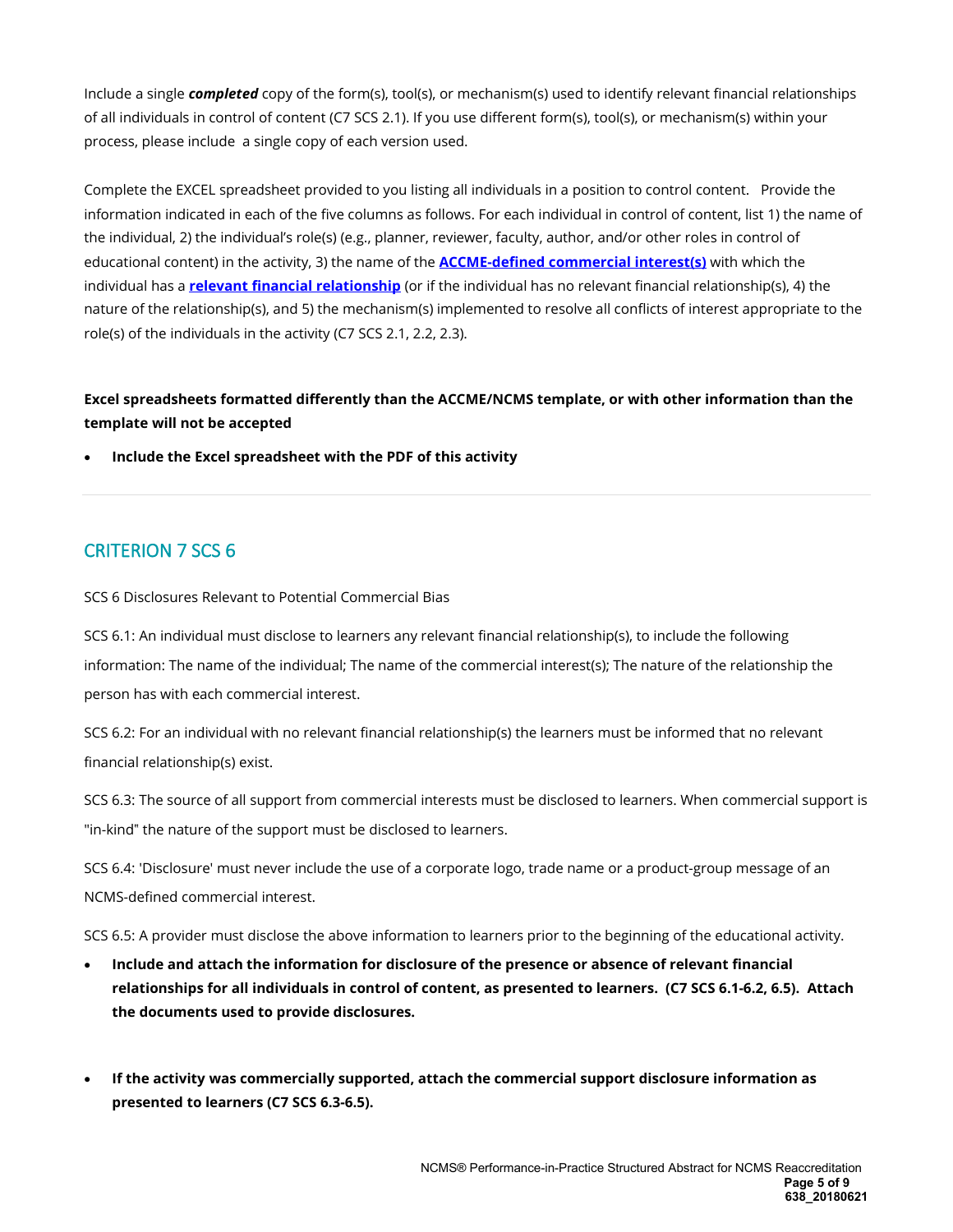### CRITERION 8

The provider appropriately manages commercial support (if applicable, SCS 3 of the NCMS Standards for Commercial Support).

SCS 3: Appropriate Use of Commercial Support

SCS 3.1: The provider must make all decisions regarding the disposition and disbursement of commercial support. SCS 3.2: A provider cannot be required by a commercial interest to accept advice or services concerning teachers, authors, or participants or other education matters, including content, from a commercial interest as conditions of contributing funds or services.

SCS 3.3: All commercial support associated with a CME activity must be given with the full knowledge and approval of the provider.

SCS 3.4: The terms, conditions, and purposes of the commercial support must be documented in a written agreement between the commercial supporter that includes the provider and its educational partner(s). The agreement must include the provider, even if the support is given directly to the provider's educational partner or a joint provider. SCS 3.5: The written agreement must specify the commercial interest that is the source of commercial support.

SCS 3.6: Both the commercial supporter and the provider must sign the written agreement between the commercial supporter and the provider.

SCS 3.7: The provider must have written policies and procedures governing honoraria and reimbursement of out-ofpocket expenses for planners, teachers and authors.

SCS 3.8: The provider, the joint provider, or designated educational partner must pay directly any teacher or author honoraria or reimbursement of out-of-pocket expenses in compliance with the provider's written policies and procedures.

SCS 3.9: No other payment shall be given to the director of the activity, planning committee members, teachers or authors, joint provider, or any others involved with the supported activity.

SCS 3.10: If teachers or authors are listed on the agenda as facilitating or conducting a presentation or session, but participate in the remainder of an educational event as a learner, their expenses can be reimbursed and honoraria can be paid for their teacher or author role only.

SCS 3.11: Social events or meals at CME activities cannot compete with or take precedence over the educational events. SCS 3.12: The provider may not use commercial support to pay for travel, lodging, honoraria, or personal expenses for non-teacher or non-author participants of a CME activity. The provider may use commercial support to pay for travel, lodging, honoraria, or personal expenses for bona fide employees and volunteers of the provider, joint provider or educational partner.

SCS 3.13: The provider must be able to produce accurate documentation detailing the receipt and expenditure of the commercial support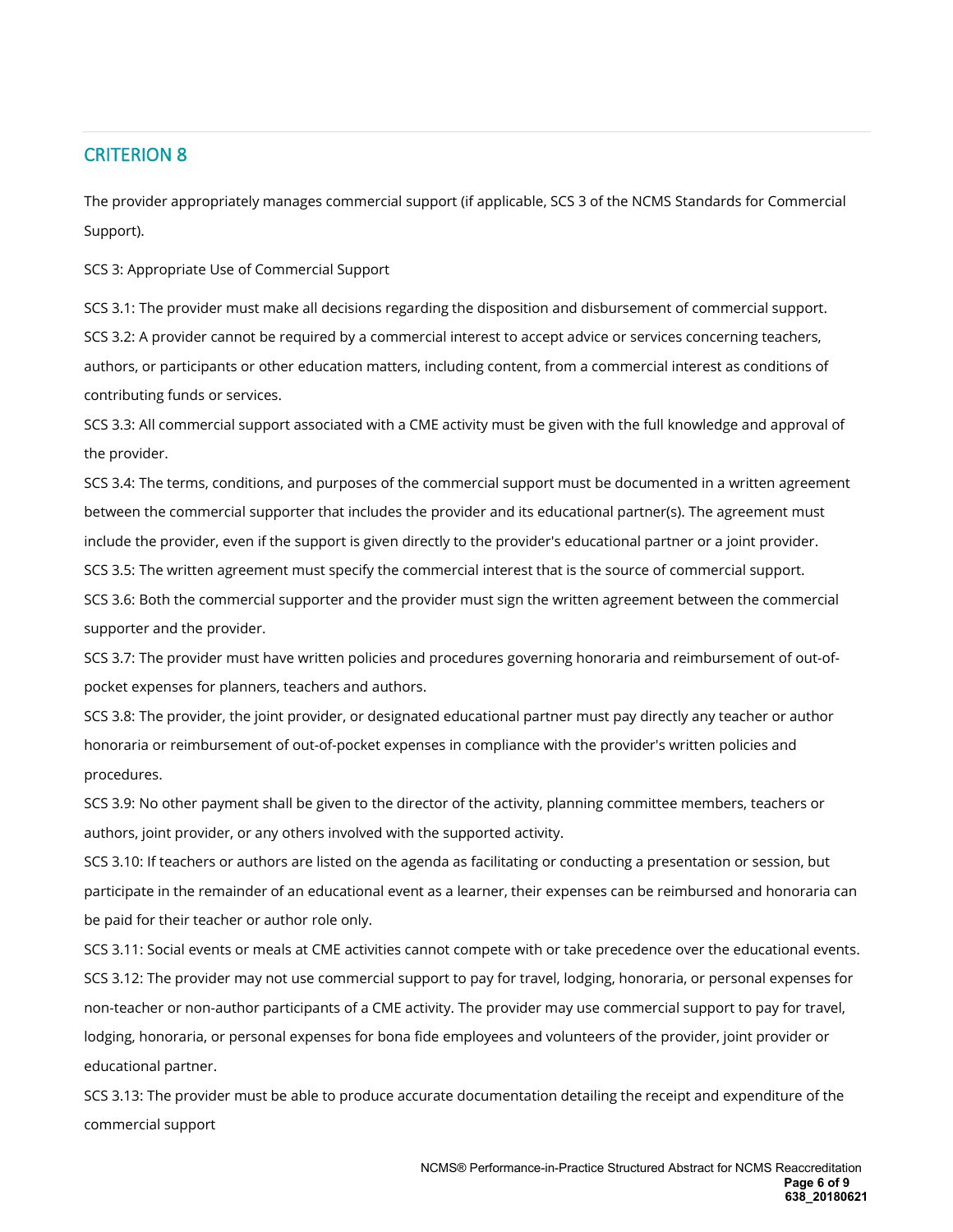- **Did this activity receive commercial support? Yes No**
- **If the Activity was COMMERCIALLY SUPPORTED...**

**Complete the table below. List the name(s) of the commercial supporter(s) of this activity and the \$ value of any monetary commercial support and/or indicate in-kind support (C8 SCS 3.4-3.6). Use one line for each supporter.**

| Name of Commercial Supporter | Type of Support        | Amount of Monetary Support, if any |  |
|------------------------------|------------------------|------------------------------------|--|
|                              | Monetary               | \$                                 |  |
|                              | Non-Monetary (In-Kind) |                                    |  |
|                              | Monetary               | \$                                 |  |
|                              | Non-Monetary (In-Kind) |                                    |  |
|                              | Monetary               |                                    |  |
|                              | Non-Monetary (In-Kind) | \$                                 |  |
|                              | Monetary               |                                    |  |
|                              | Non-Monetary (In-Kind) | \$                                 |  |

#### • **If the activity was COMMERCIALLY SUPPORTED...**

**Include each executed commercial support agreement (monetary and non-monetary) for the activity. (C8 SCS 3.4-3.6).** 

• **If the activity was COMMERCIALLY SUPPORTED...**

**Include an income and expense statement for the activity that itemizes the source(s) of commercial support and details the receipt and expenditure of all the commercial support (C8 SCS 3.13).**

## CRITERION 10 – CME Clinical Content Validation Policy

Accredited providers are responsible for validating the clinical content of CME activities that they provide. Specifically,

All the recommendations involving clinical medicine in a CME activity must be based on evidence that is accepted within the profession of medicine as adequate justification for their indications and contraindications in the care of patients.

All scientific research referred to, reported, or used in CME in support or justification of a patient care recommendation must conform to the generally accepted standards of experimental design, data collection and analysis.

Providers are not eligible for ACCME accreditation or reaccreditation if they present activities that promote recommendations, treatment, or manners of practicing medicine that are not within the definition of CME, or known to have risks or dangers that outweigh the benefits or known to be ineffective in the treatment of patients. An organization whose program of CME is devoted to advocacy of unscientific modalities of diagnosis or therapy is not eligible to apply for ACCME accreditation.

(CME Clinical Content Validation Policy )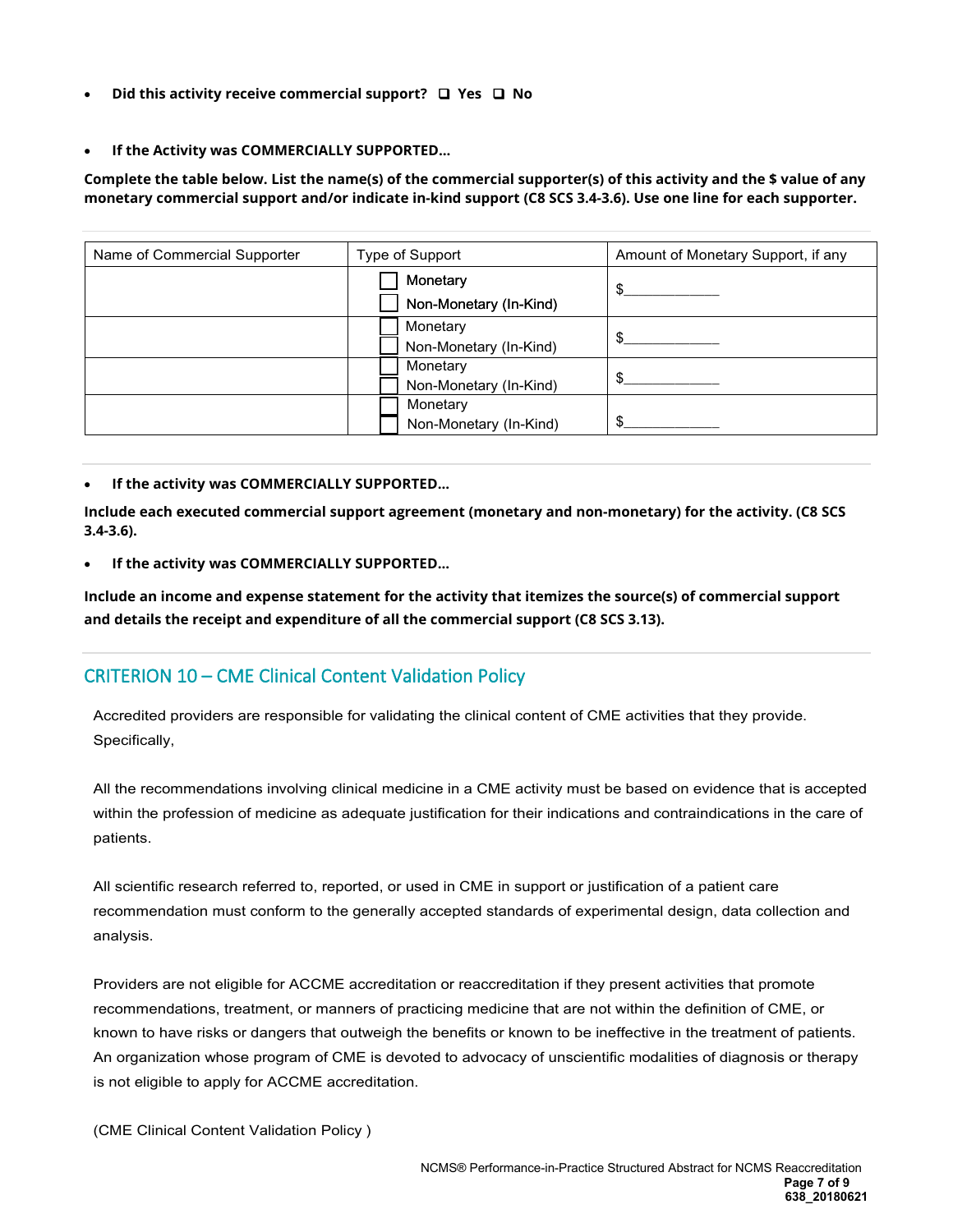The provider actively promotes improvements in health care and NOT proprietary interests of a commercial interest (SCS 5).

#### • Attach the required documentation as described below based on the type of the activity.

If the activity is an Journal-Based and Enduring Material CME activities: Attach the CME product itself, so reviewers may experience the activity as learners experience it. With your attachment, provide a URL/link to the activity and generic login(s) and password(s), if necessary for access. The product must be available for review from the point of submission through the end of your current accreditation term. If internet activities are no longer available online, you may provide access to an archived website. If this is not an option, then screen shots are acceptable.

OR

If the activity is a Regularly Scheduled Series (RSS): Attach a listing of the dates and topics of each session.

OR

If the activity is any other type of activity: Attach the activity topics/content, e.g. agenda, brochure, program book, or announcement. The documentation must include the nature and the scope of the content of the CME activity.

# CRITERION 11

The provider analyzes changes in learners (competence, performance, or patient outcomes) achieved as a result of the overall program's activities/educational interventions.

• **Describe the strategies used to obtain data or information about changes achieved in learners' competence or performance or patient outcomes as a result of their participation in this activity, including, for example, questions you asked the learner about changes in competence or performance or other change data such as quality improvement or patient outcomes.**

• **Attach the compiled or summative data or information generated from this activity about changes achieved in learners' competence or performance or patient outcomes. Please ensure that the data is legible for the surveyors to review the data provided.**